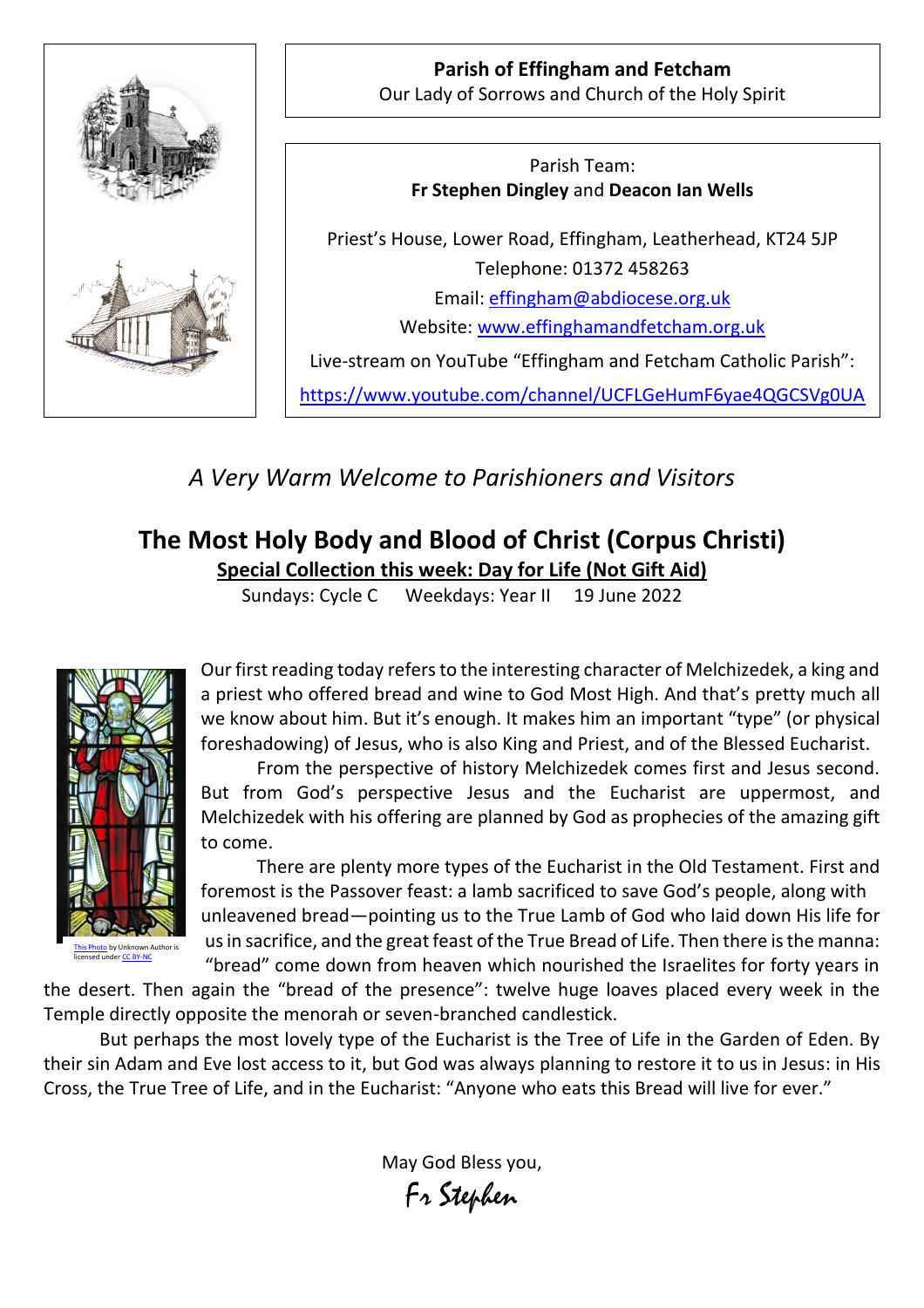We welcome into our Catholic parish community through the Sacrament of Baptism **Gabriella Skye Wise-Dolpire.**

### **Special Collection this week: Day for Life**

'Day for Life' is the day in our calendar set aside to celebrate life from conception to natural death. This year our focus is on caring for and valuing the elderly. To read the message from our bishops: [https://www.cbcew.org.uk/dfl22](https://www.cbcew.org.uk/dfl22-bishops-message/) [bishops-message/](https://www.cbcew.org.uk/dfl22-bishops-message/) To read the Pope's Day for Life message: [https://www.cbcew.org.uk/dfl22](https://www.cbcew.org.uk/dfl22-pope-message/) [pope-message/](https://www.cbcew.org.uk/dfl22-pope-message/) Please note, this collection is NOT GIFT AID-ABLE.



**The Most Holy Body and Blood of Christ—Corpus Christi.** THIS Sunday, 19 June, is the Feast of Corpus Christi. We will mark it with Eucharistic Devotions at

o by Unknown Author is licensed unde[r CC BY-SA-NC](https://creativecommons.org/licenses/by-nc-sa/3.0/)

3.00 pm at the church of the Holy Spirit, including Adoration, Eucharistic Procession and Benediction. Do make a special effort to come along if you can.



**SYCAMORE**, our New Evangelisation program, concludes this week on Mon 20 June at 7.30 pm in St Alphege Hall. To catch up with previous sessions

go to<https://www.sycamore.fm/videos/>

### *Next Week*

**Special Collection next week: Peter's Pence (Not Gift Aid).** The Peter's Pence collection is a gesture of solidarity through which every member of the faithful can participate in the activity of the Pope as Pastor of the universal Church.

### **NEXT Sunday 26 June – Parish Picnic & 10th World Meeting of Families**



## **PICNIC CHECKLIST:**

Please bring your own –

[This Photo](https://milkmilano.blogspot.com/2009/05/in-cucina-con-milk-il-picnic.html) by Unknown Author is licensed under [CC BY-ND](https://creativecommons.org/licenses/by-nd/3.0/)

your family

• Food and drink for you and

- Glasses, plates and cutlery
- Tables and chairs / picnic rug (some tables and chairs from the hall will also be available)
- Sun cream and umbrellas (you know what the English summer is like!)

Let's hope and pray for good weather too!



This year we combine our annual parish event with the World Meeting of Families. WMOF, which happens every three years,

was created by Pope St John Paul II to celebrate all the wonder of family life. To learn more[:Programme#WMOF22\(romefamily2022.c](https://eur02.safelinks.protection.outlook.com/?url=https%3A%2F%2Fwww.romefamily2022.com%2Fen%2Fprogramma%2F&data=05%7C01%7Ceffingham%40abdiocese.org.uk%7Ce94099a08c7c41ca56bb08da3379b12b%7C2bf5dbc217ef4efca1c9ab2dc4edefd0%7C0%7C0%7C637878894997229084%7CUnknown%7CTWFpbGZsb3d8eyJWIjoiMC4wLjAwMDAiLCJQIjoiV2luMzIiLCJBTiI6Ik1haWwiLCJXVCI6Mn0%3D%7C3000%7C%7C%7C&sdata=pdnaYpc%2B3LtusaM5sz6cSNaaDjG51WJ5v1t%2Bw%2FzuqW4%3D&reserved=0) [om\)](https://eur02.safelinks.protection.outlook.com/?url=https%3A%2F%2Fwww.romefamily2022.com%2Fen%2Fprogramma%2F&data=05%7C01%7Ceffingham%40abdiocese.org.uk%7Ce94099a08c7c41ca56bb08da3379b12b%7C2bf5dbc217ef4efca1c9ab2dc4edefd0%7C0%7C0%7C637878894997229084%7CUnknown%7CTWFpbGZsb3d8eyJWIjoiMC4wLjAwMDAiLCJQIjoiV2luMzIiLCJBTiI6Ik1haWwiLCJXVCI6Mn0%3D%7C3000%7C%7C%7C&sdata=pdnaYpc%2B3LtusaM5sz6cSNaaDjG51WJ5v1t%2Bw%2FzuqW4%3D&reserved=0) Our celebration will be held at St Alphege Hall and garden from around 1pm, with some great activities for children, prayer stations, music, picnic, and hopefully joining Pope Francis on the live-stream for a joint prayer. The day will be preceded by prayers for our parish families and intercessory prayer cards will be available for collection a few weeks before the event. As a family in Christ let us all gather to celebrate the joy, love, and glory that is the vocation of family life. For more information, please contact Kamila Smith on 075407 25233.

### *Coming Soon*

**Fr Stephen's Silver Jubilee - Save the Date**. On Tuesday 19 July Fr Stephen celebrates his silver jubilee of ordination. We will celebrate this with a Mass at 6.30 pm followed by a reception in St Alphege Hall (and garden if the weather is kind). I do hope many of you will be able to join me in giving thanks for Jesus' gift of priesthood. More details to follow next week.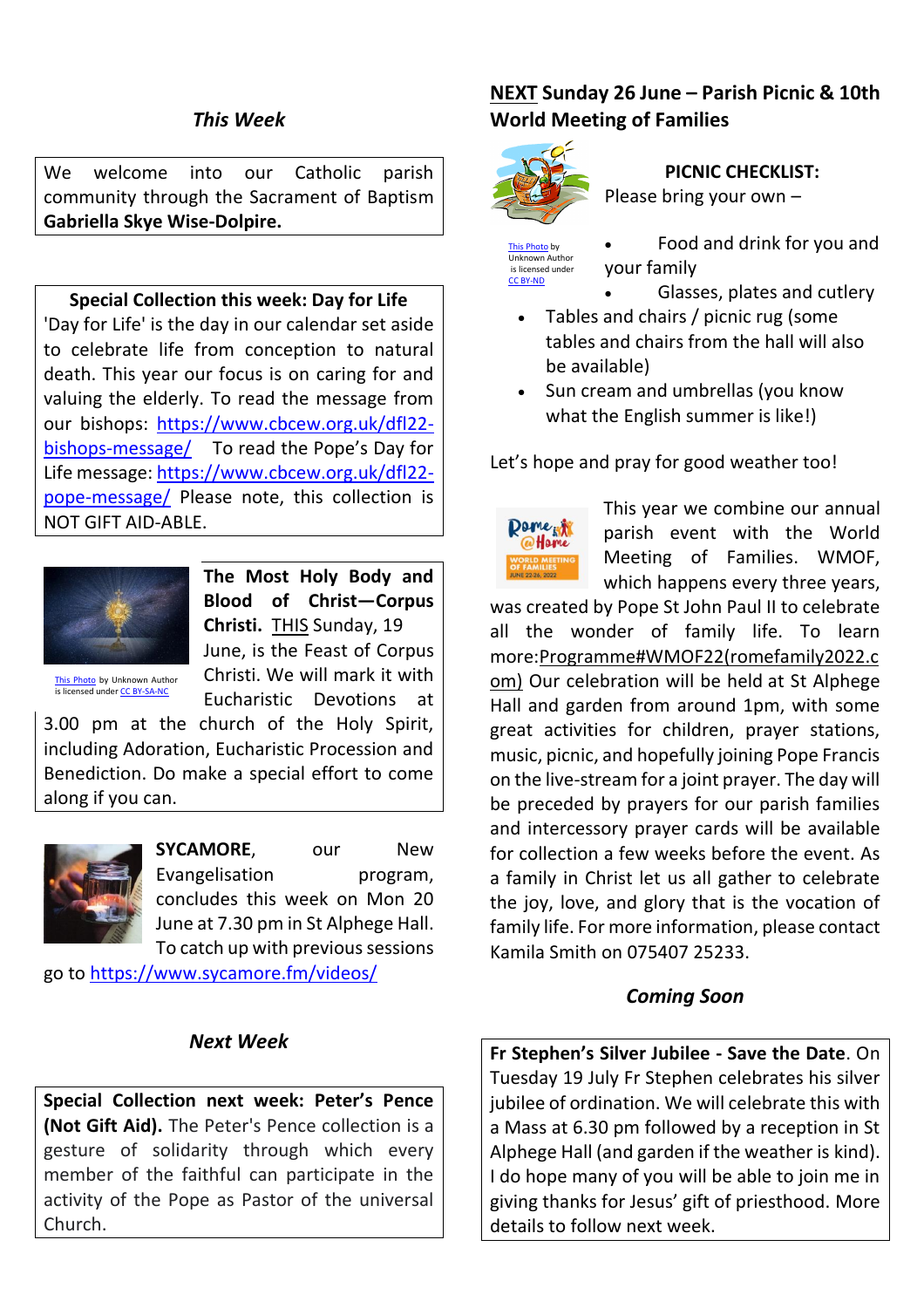### *General*

**Devotions** – Devotional Prayers will be held on Saturdays at OLOS after the 10 am Mass (during Confessions). In June we will be saying the Litany of the Sacred Heart of Jesus. All welcome!

### **Calling all Tigers, Seves and Lauras**



The parish is hosting a golf day at the Drift Golf Club on Sunday afternoon  $3<sup>rd</sup>$  July. The event is open to all parishioners and friends so if you are a golfer or know someone who needs an excuse to get their clubs out, please get involved. It should be a fun afternoon and an opportunity to meet some new people.

The aim is to pair people up into teams to add a little competitive edge. Prizes will be awarded to the best team on the day, the longest drive and nearest the pin.

We have a limited number of tee-off slots so please book early to avoid disappointment. If you would like to sign up or would like more information please contact Chris Tailby at [chris@tailby.net](mailto:chris@tailby.net) or Graham Paulson at [grahammpaulson@gmail.com](mailto:grahammpaulson@gmail.com) .



**Supporting the People of Ukraine**. For information from our diocese on offering accommodation to Ukrainian refugees, how to donate, and some prayers, click on:

[https://www.abdiocese.org.uk/news/how-can](https://www.abdiocese.org.uk/news/how-can-our-community-and-parishes-can-help-the-people-of-ukraine)[our-community-and-parishes-can-help-the](https://www.abdiocese.org.uk/news/how-can-our-community-and-parishes-can-help-the-people-of-ukraine)[people-of-ukraine](https://www.abdiocese.org.uk/news/how-can-our-community-and-parishes-can-help-the-people-of-ukraine)



### **Keen walkers – Save the Dates!**

<mark>[This Photo](https://www.merseyforest.org.uk/news/?pg=3)</mark> by Unknown Author<br>is licensed under <mark>CC BY-SA</mark>

Following on from the successful New Evangelisation parish walks, Kathy Medlicott

and I thought it might be fun to have regular (possibly monthly) parish walks. These will be local and designed for keen, fairly fit walkers. We have two initial dates in mind, 16 July and 3 September – Saturday afternoons at 2.00 pm. More details nearer the time.

Annette Turner

#### **Young Adults (18-35) North Downs Walk – Saturday 2 July 11.30-3.00 pm**

We gather together for Mass at St Joseph's in Dorking and then explore the local area together, joined by members of the Diocesan Vocations Team – have your best questions ready! Contact our Diocesan Youth Adviser E[:lizzie.wakeling@abdiocese.org.uk](mailto:lizzie.wakeling@abdiocese.org.uk) for more information.

**Food donations** for those needing support can always be left in the box in the porch of each church, for onward distribution. Many thanks.

Please pray for all those in our Parish who are sick:

| いいい                       |                        |
|---------------------------|------------------------|
| <b>Marie Bliss</b>        | Janet Morgan           |
| <b>Michael Boultard</b>   | Jim Morgan             |
| Sue Brackenbury           | Paddy Payne            |
| <b>Christopher Browne</b> | Maureen Rennison       |
| Amy Chapman               | Piers Ripley-Duggan    |
| Maggi Cooke               | <b>Allison Roberts</b> |
| John Donovan              | Jean Rowlandson        |
| Mary Doran                | Karen Silver           |
| Mary Hefford              | Jenny Smith            |
| Derek Knott               | <b>Pat Turton</b>      |
| <b>Tessa Knott</b>        | <b>Simon Turton</b>    |
| Gillian Lake              | Andrea Vaughan         |
| Noreen Landers            | Alf Wiggins            |
| Joanna Mills              |                        |